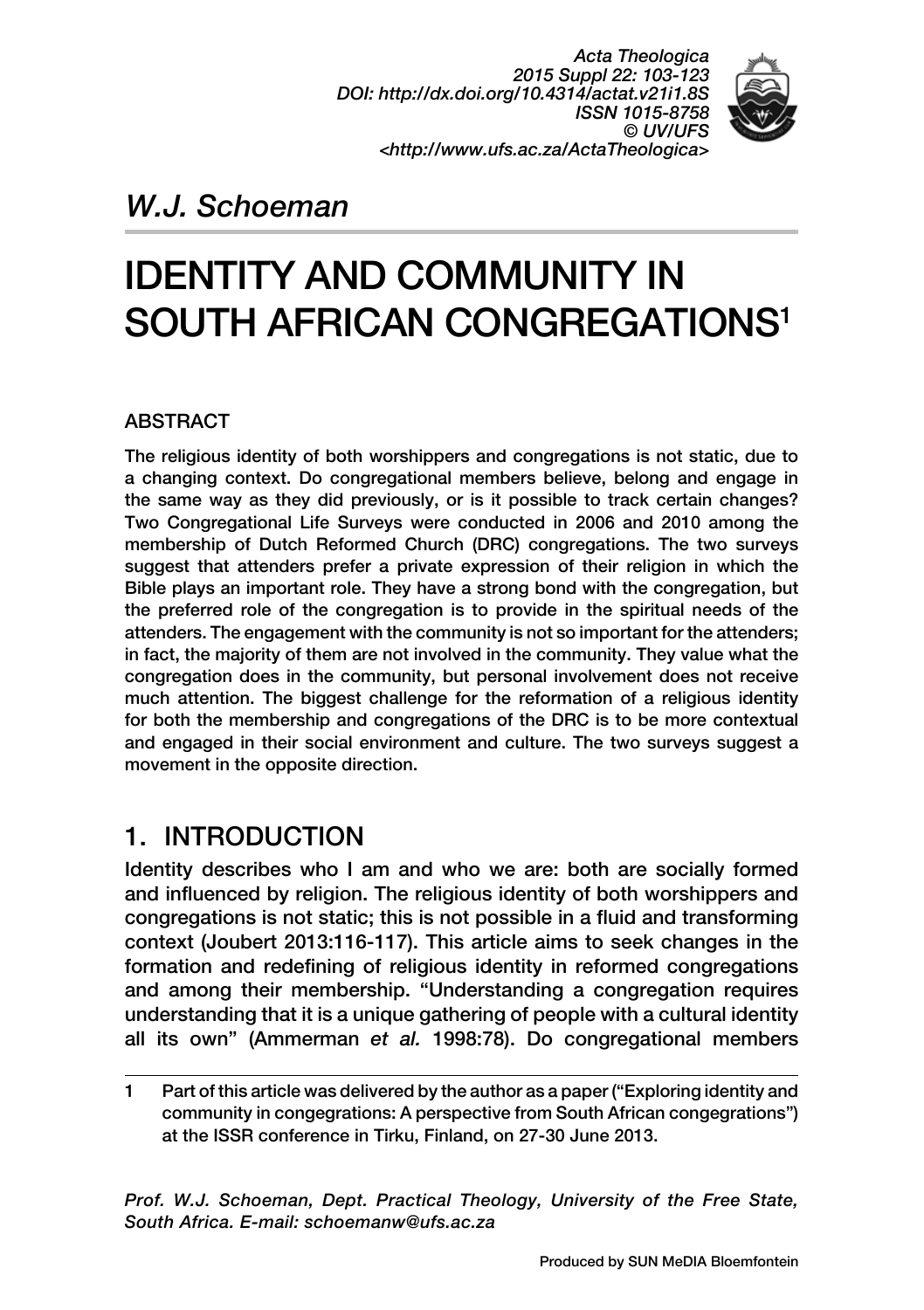believe, belong and engage in the same way as they did previously, or is it possible to track some changes? Two Congregational Life Surveys (CLSs) were conducted in 2006 and 2010 among the membership of Dutch Reformed Church (DRC) congregations. What can be learned by analysing and comparing the results of these two surveys?

A changing virtual, socio-political and economic environment poses new and exciting challenges to congregations. In the last quarter of the twentieth century, three processes saw the development of a new society: information technology; the socio-economic restructuring of capitalism and the state, and the cultural and social movements that emerged in the Western world (Castells 2000a:694). Given the South African context, is it possible to identify certain markers, if any, in the reformation of a religious identity and the consequences thereof for congregations? The contextualization of faith practices asks for the re-evaluation of congregational life, identity and the congregation's role in the community (Brouwer 2008:59). The empirical results from these two surveys will be used to explore and rethink the identity and role of DRC congregations within the South African context.

The South African religious landscape is part of a changing world. Changes are inevitable in a dynamic and fluid world; this holds true for the South African society that moved from a racially divided society to a more open society, at least in terms of a new constitutional framework. The position and role of religion are not the same as a decade or two ago. Religious institutions are part of civil society, but they have a marginalized voice. Individual members find themselves within this context and must also redefine their own positioning.

### 2. THE RELIGIOUS IDENTITY OF CONGREGATIONAL MEMBERS

Religion is a multidimensional phenomenon, and it is possible to identify different dimensions or facets of religion. For example, a distinction can be made between beliefs, practices (or behaviour), and affiliation (or identification) (Saroglou 2011:1321). The interaction and relationship between religion and identity is an important theme for congregations and their members. The provision of meaning and belonging are two important functions of religion and, therefore, also for the formation of people's identity. Identity helps describe who a person is, and religion is part of this defining process (Greil & Davidman 2007:549). In addition, religious identity has a social dimension; religious institutions help shape the social identity, membership and belief systems of a group (Ysseldyk *et al.* 2010:61). As a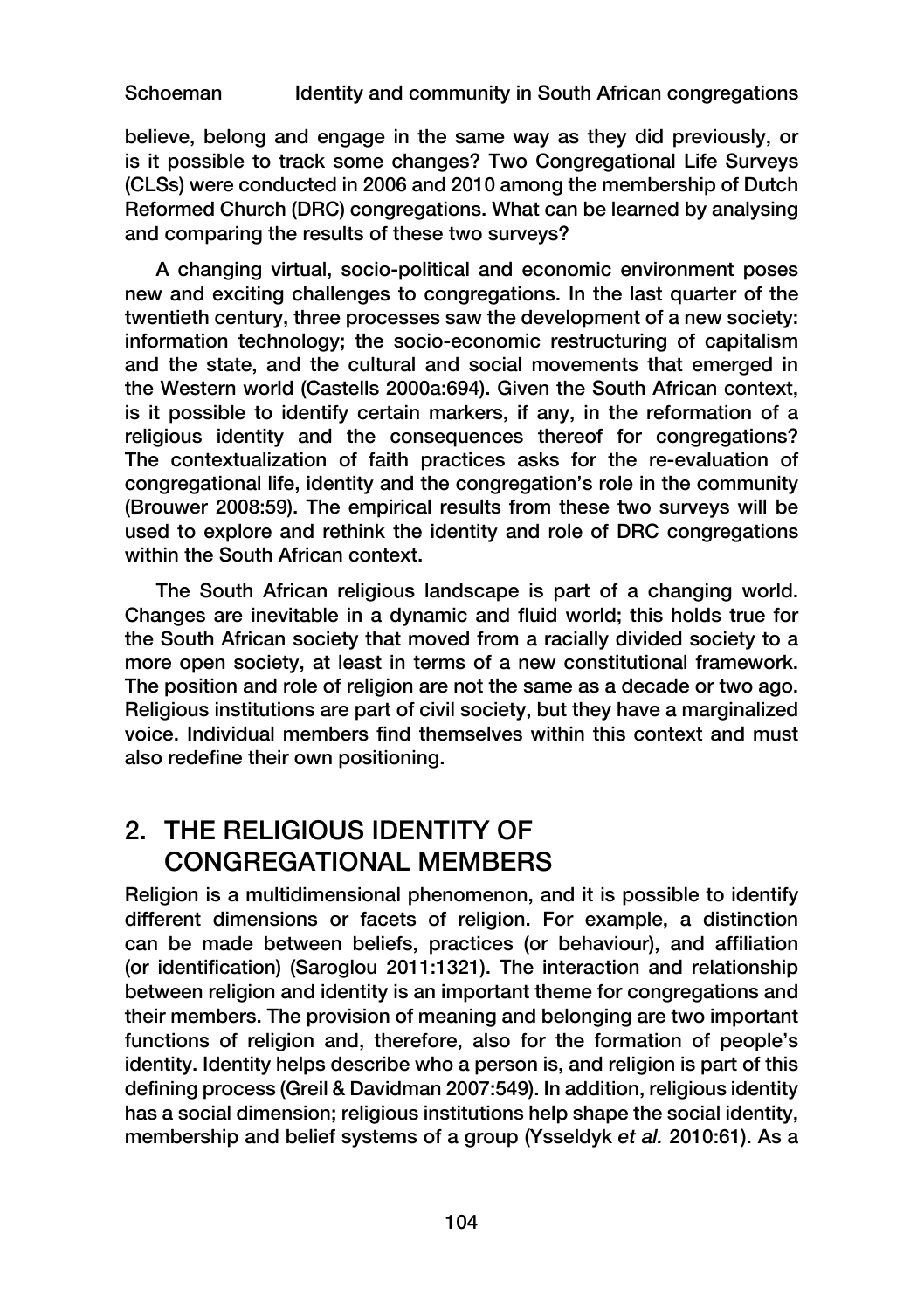social group, a congregation plays an important role in the formation of the religious identity of its members. Congregations create spaces for the formation and development of religious identities.

The *concept of identity* refers to a person's self-conception, social presentation and, more generally, the aspects of a person that make him/her unique, or qualitatively different from others. "As a very basic starting point, identity is the human capacity – rooted in language – to know who's who (and hence what's what)." (Jenkins 2014:6). Identity is the construction of meaning through the actions of social actors and it makes use of the materials of experience, experience that is both historical and collective and/or individual (Castells 2000b:6-7). This identifies 'me' and the 'other' not in a simplistic, but in a multidimensional manner. Identity may be defined as the distinctive characteristic belonging to any given individual, or shared by all members of a particular social category or group (Johnson *et al.* 2010:149-150). Personal and communal identity is thus best described both relationally and contextually. Identity matters, "… because it is the basic cognitive mechanism that humans use to sort out themselves and their fellows, individually and collectively" (Jenkins 2014:14). Identity is also formed within a social context.

*Social identity* can be regarded as part of an individual's self-image, and stems from belonging to a particular group. Social identity has three facets: cognitive (recognition of belonging to a group), evaluative (the value attached to belonging to the group), and emotional (attitudes towards insiders and outsiders) (Baker 2012:130). From a social perspective, the formation of an identity is part of a social construction process. The different roles that a person plays contribute to the development of a social and religious identity. Individuals are seeking individualized meaning and are, therefore, working with shifting and multiple identities (Greil & Davidman 2007:551-558). They are constructing their own identity as part of a personal narrative within a social environment.

In the formation of an identity, *social groups* play a significant role and, for the same reason, a congregation should play a notable role in the formation of its members' religious identities. In the formation of a social identity, it is important to find a balance between motivation for individual uniqueness and belonging to a group (Ysseldyk *et al.* 2010:62). As a belief system, religion helps individuals identify with a religious group. Consequently, religion has cognitive and emotional value for the membership of the group or congregation (Ysseldyk *et al.* 2010:68). The interaction between the members and the congregation helps construct a religious identity of both the individual and the congregation.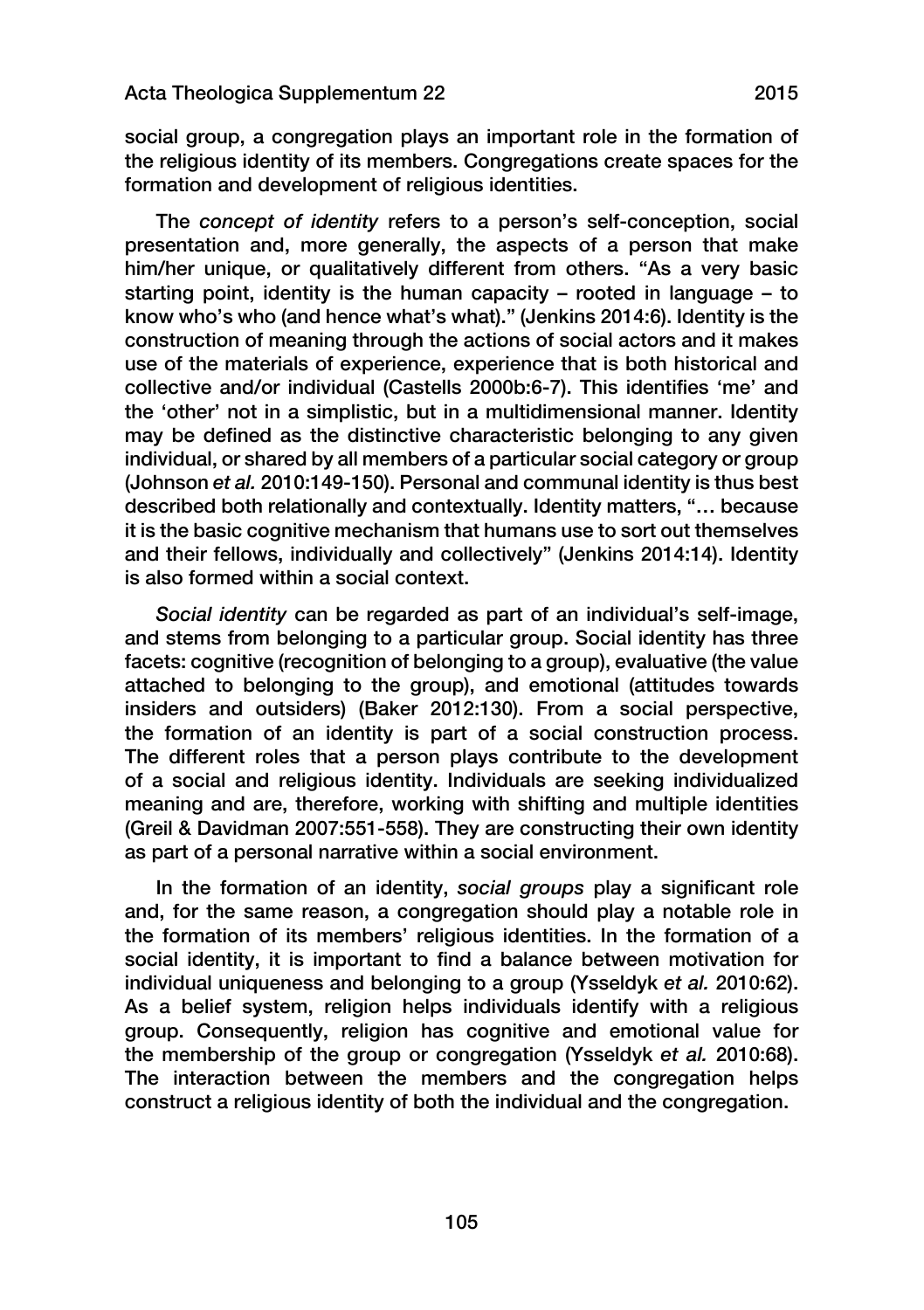Religious identity formation takes place within a specific *context* and, in this regard, the congregation is part of this context. Different aspects may be identified to describe a congregational identity: it is explicit and shared; it enhances loyalty and commitment; it gives direction to action, and it provides certain boundaries. It includes values, a shared history and heritage, and is part of a congregational culture (Woolever *et al.* 2006:53). Congregational identity is contextual:

Not only are congregations and their memberships clearly located within social structure, they are also dynamic entities within it, operating within the processes of social and system integration and differentiation (Stringer 2013:29).

The social networks, relationships and interaction within a community impact on the way in which a congregation is functioning. This makes a congregation part of the local environment. The social structure of a community lies at the heart of the congregational dynamics (Stringer 2013:34; Brouwer 2008:50). The degree of interaction between the community and the congregation affects the contextual presence of the congregation and, consequently, the formation of its members' religious identities.

Although different concepts may be used to describe the religious identity of the congregational membership, three of these concepts, namely believe, belong and engage, are relevant to this research. The element of *believing* implies specific religious beliefs and are mostly based on a cognitive meaning-making process (Saroglou 2011:1326). This element is characterized by religious ideas, beliefs, norms and symbols.

*Belonging* may be described as an element of bonding to a group, an emotional aspect of religion that facilitates experience and rituals. It may occur in private (prayer and meditation) or in public (worship and religious ceremonies) (Saroglou 2011:1326). Belonging includes "… authority, narratives and symbols to maintain cohesiveness and enhance a positive social identity and collective self-esteem" (Saroglou 2011:1327). Belonging to a congregation provides safety, security and stability to its members (Ysseldyk *et al.* 2010:62). Religion binds people together in cooperative communities (Graham & Haidt 2010:140), and it is important not only to scrutinise the belief system, but also to strengthen a community, in this case a congregation.

In addition, religion has the function of *engagement* and involvement in the wider community. "Religion is an important source of values of benevolence and civic engagement." (Guo *et al.* 2013:35). The community engagement or lack thereof affects the formation of the religious identity of its membership.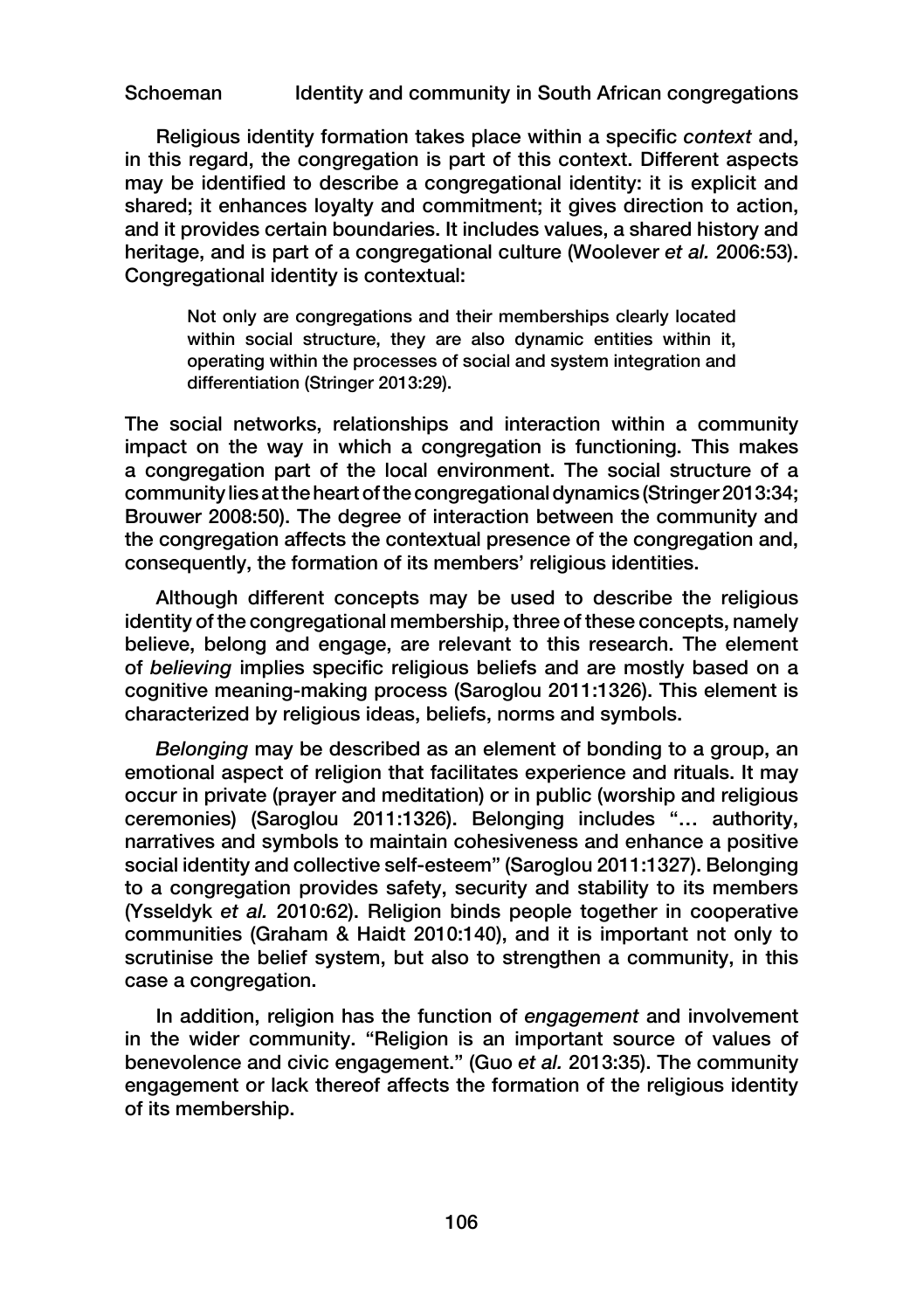Measuring the above three concepts (believe, belong and engage) is complex, and there is no integrated measure of the religious dimensions available (Saroglou 2011:1334). The Church Life Survey (CLS) results will be used to describe these three concepts as indicators or markers of the religious identity of the members of DRC congregations. This will not give a comprehensive answer, because the formation of a religious identity is a dynamic and complex process.

### 3. THE METHODOLOGY OF THE 2006 AND 2010 CHURCH LIFE SURVEYS

The first CLS was conducted in 1991 in Australia with the aim to describe congregational life by listening to the voice of worshippers. The success of the survey caused it to be used in New Zeeland, England and the United States. In 2001, approximately 1.2 million worshippers in these four countries participated in the International Congregational Church Life Survey (see Bruce *et al.* 2006). The CLS questionnaire was used in the DRC surveys. In 2006 and 2010, a random sample of 10% was selected from the DRC congregations. The response rate was 81% in 2006 and 75% in 2010.

The aim of this article is to use the three concepts, namely believe, belong and engage, as a lens to scrutinise the data available from the two DRC surveys. The relevant questions selected from the questionnaire will be discussed at the beginning of each of the following sections. The CLSs also categorize the different questions into strengths. In this article, three strengths are selected and used as a lens: growing spiritually, participating in the congregation, and focusing on the community. The findings of the above strengths from the 2006 and 2010 surveys in the DRC are compared with the fastest growing congregations in the Presbyterian Church (USA) 2011 (Bruce *et al.* 2012). This comparison has certain limitations in terms of the contextual and ecclesiological differences between the two denominations, but it is useful as a reference point to identify certain trends by comparing the strengths.

### 4. BIOGRAPHICAL DESCRIPTION OF THE ATTENDERS

The sample population for the 2006 and 2010 surveys has the following characteristics:

- The worshippers are older: in 2006, 37% were aged over 60 and, in 2010, this increased to 40.2%. In 2010, more members were aged over 60 than members younger than 16 years.
- The majority of the members (58%) are female.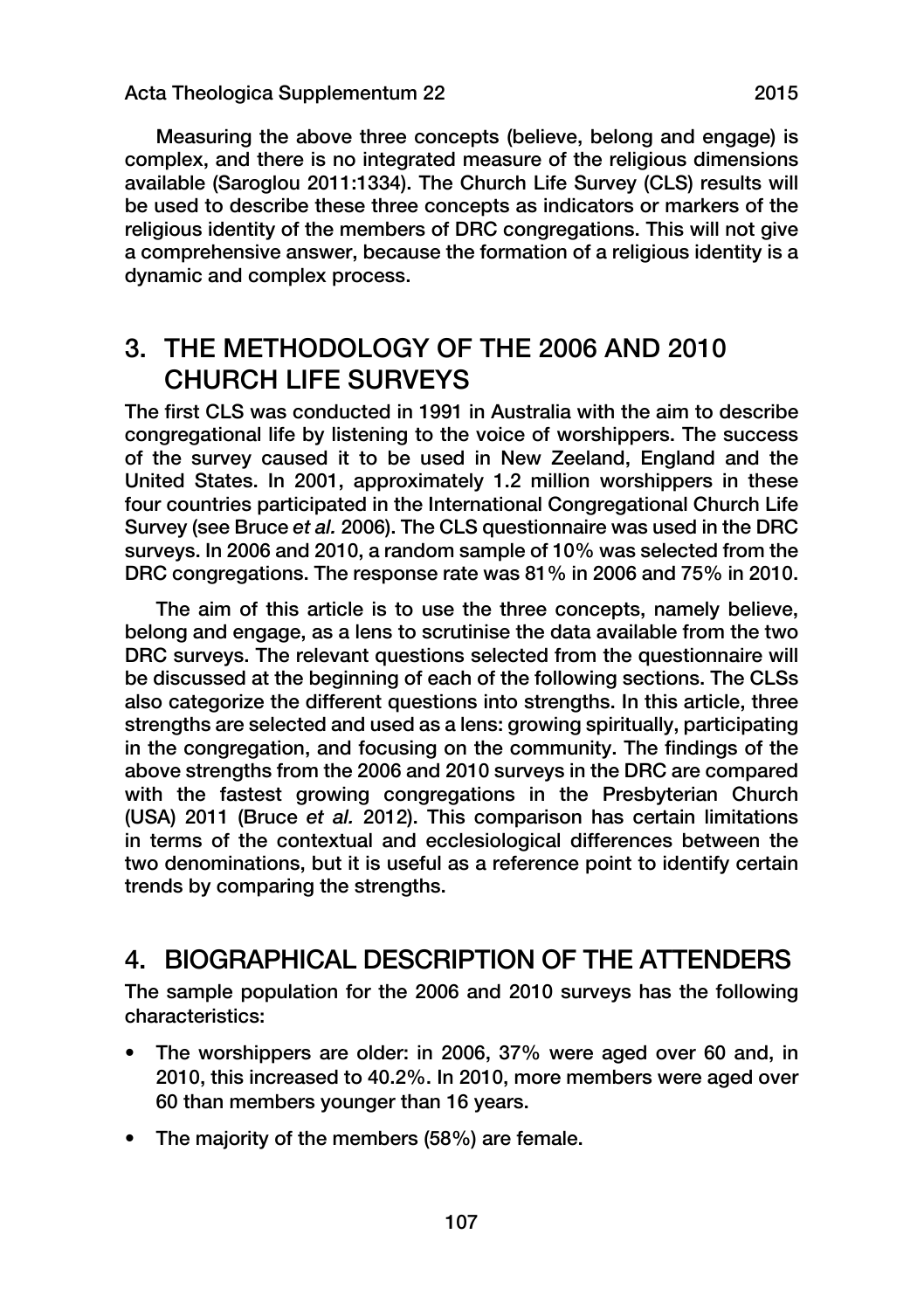- The majority of the members (53.3%) are employed (part- and full-time).
- Education: 51.7% have a tertiary education (55% in 2006).
- Marital status: First marriage 60.6% (2006 63%). Living in a committed relationship  $-2.1\%$  (2006 – 1%); this has doubled in 4 years.
- 99.2% of the members are White.
- Description of the household: Two or more adults with child/children 44.4%; this could be described as the 'traditional' family. Single persons and couples without children comprise 37.7% of the sample population.
- Although the members' financial contributions came under pressure, those members who give more than 10% of their income increased from 2006 to 2010; the majority of the members give between 5% and 9% of their income (32.6% in 2010 and 34% in 2006).

In summary, the sample population could be described as mostly female, White, married, middle class, employed, and with a good education. The most notable change between 2006 and 2010 was the increase in single members and in those living in a committed relationship.

### 5. WHAT DO THE ATTENDERS BELIEVE?

The belief system of the attenders is conceptualized in terms of the following aspects:

- Private devotional activities. How often do you spend time in private devotional activities such as prayer, meditation, reading the Bible alone?
- Growth in faith. The role of the congregation, other groups or congregations and private activities are investigated with respect to the attenders' growth in faith.
- View and interpretation of the Bible as the Word of God and the role of the historical context and teachings of the Church in the interpretation of the Bible.
- Current theological approach of the attenders. Conservative or liberal?
- The relationship with God is described in terms of understanding, experience, action, and inner peace.

These aspects are used as markers to describe the belief system of the attenders in terms of this empirical research. This is not a comprehensive list, but it provides a framework to describe what the attenders believe.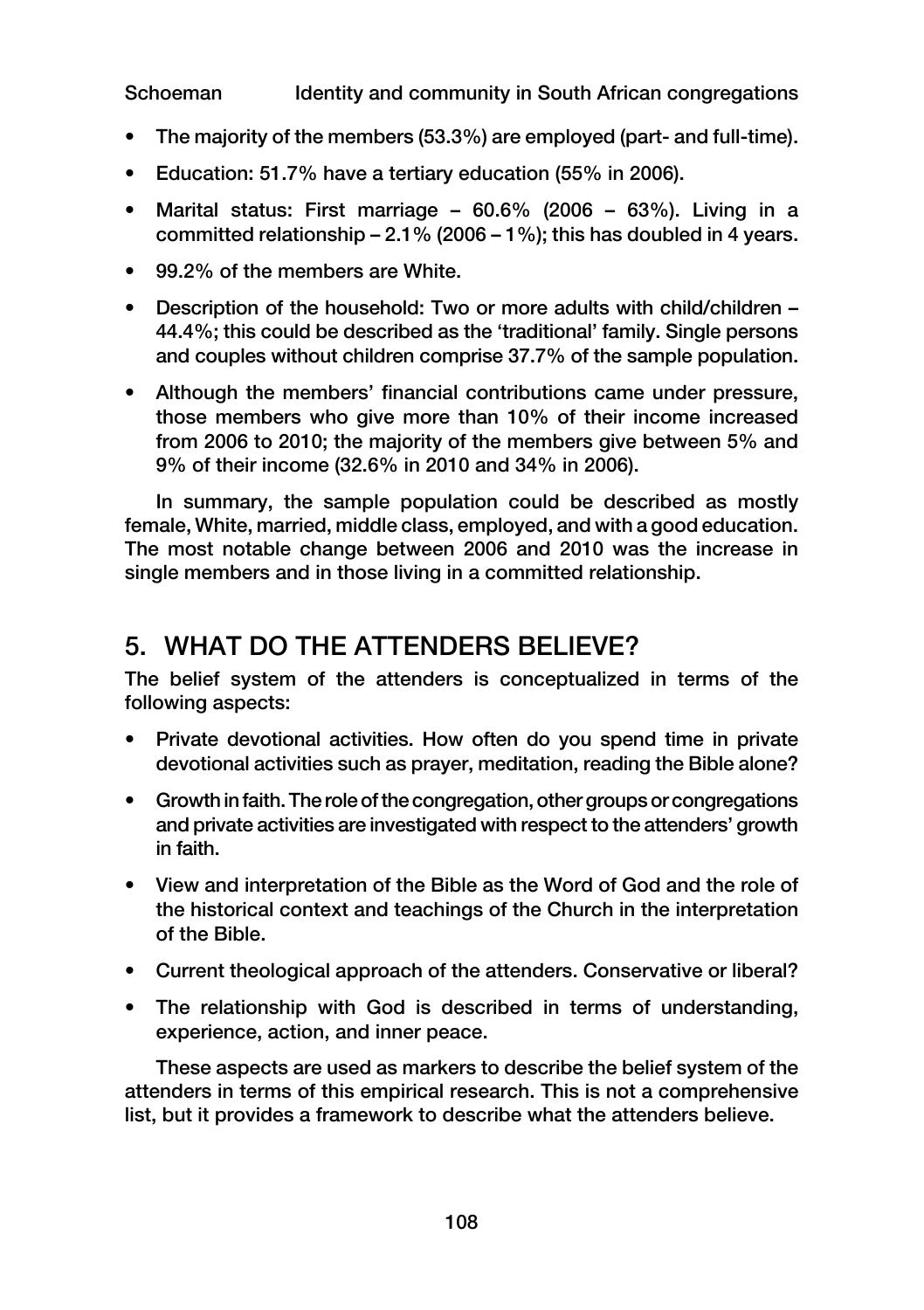Daily private devotional activities such as reading the Bible, prayer and meditation play an important role in die religious life of believers. These private devotional activities are increasingly important for attenders (Table 1).

| How often do you spend time in private devotional<br>activities such as prayer, meditation, and reading<br>the Bible alone? | 2006 | 2010 |
|-----------------------------------------------------------------------------------------------------------------------------|------|------|
| Daily or most days                                                                                                          | 78   | 81   |
| Weekly                                                                                                                      |      | 12   |
| Occasionally                                                                                                                |      |      |

The majority of the attenders (81%) reported that they had experienced much growth in their faith over the past year (Table 2). This growth happened mostly through the activities of the congregation (40%) and their own private activities (29%). Private devotional activities are important, but the role of the congregation in the growth of the members cannot be ignored.

#### Table 2: Grown in faith (%)

| Over the past year, how much have you grown in<br>your faith? | 2006 | 2010 |
|---------------------------------------------------------------|------|------|
| No or some growth                                             | 20   | 20   |
| Much growth, mainly through this congregation                 | 39   | 40   |
| Much growth, mainly through other groups or<br>congregations  | 12   | 12   |
| Much growth, mainly through my own<br>private activities      | 28   | 29   |

The majority of the believers regard the Bible literally (Table 3). The second and third statements leave room for interpretation in terms of historical context and the Church's teachings/cultural context. From 2006 to 2010, the increase in terms of the second statement point to an increase in the role played by the teachings of the Church. The critical question in this regard would be: Is there room for a discernment process in the understanding of the Bible?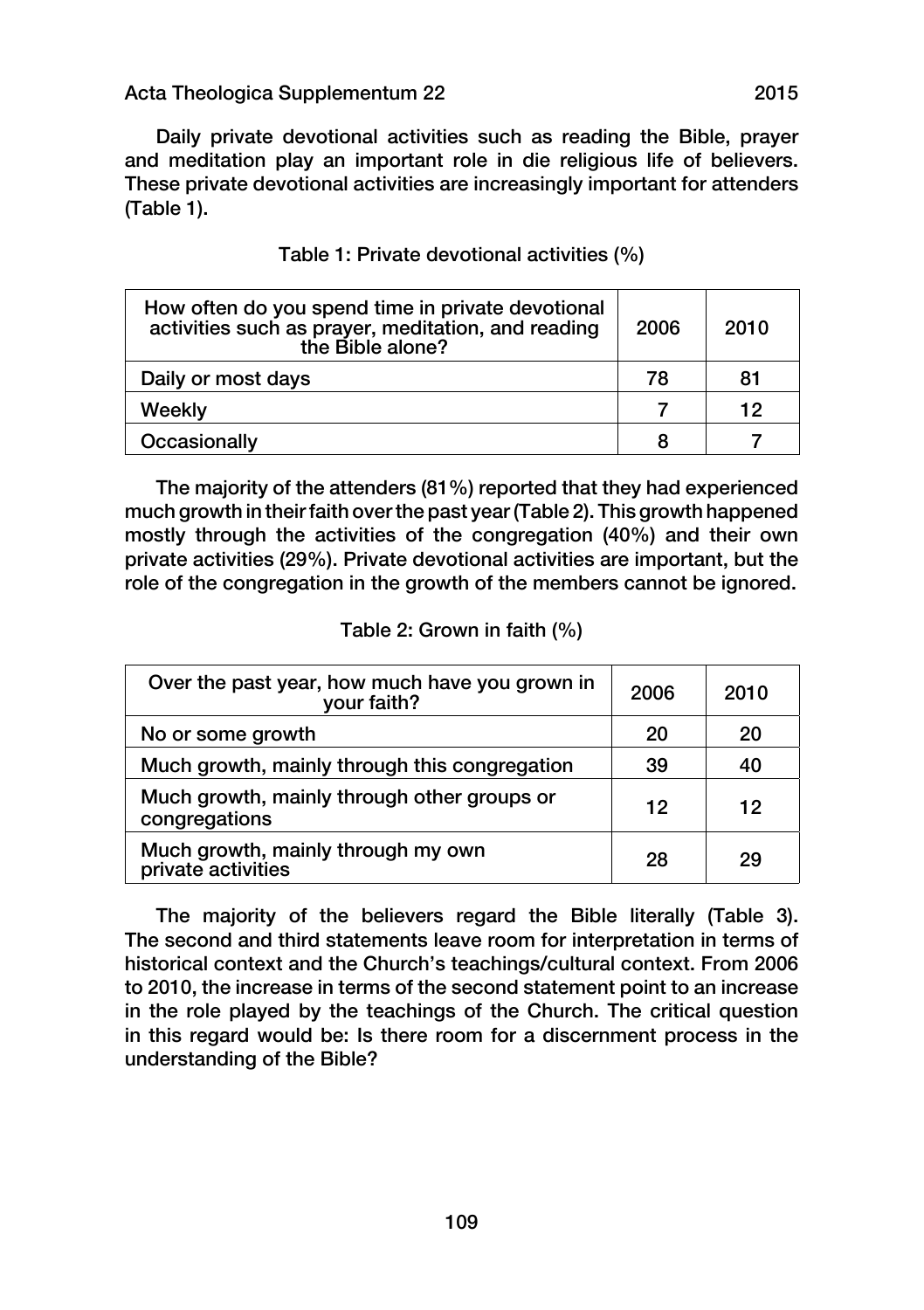Table 3: View of the Bible (%)

| Which statement comes closest to your view of<br>the Bible?                                                             | 2006 | 2010 |
|-------------------------------------------------------------------------------------------------------------------------|------|------|
| The Bible is the Word of God, to be taken literally<br>word-for-word                                                    | 38   | 40   |
| The Bible is the Word of God, to be interpreted in<br>the light of its historical context and the Church's<br>teachings | 28   | 36   |
| The Bible is the Word of God, to be interpreted in<br>light of its historical and cultural context                      | 29   | 18   |
| The Bible is not the Word of God, or of little value                                                                    | 5    |      |

Most of the attenders are in the middle or tend to be more conservative in terms of their current opinion on theological issues (Table 4). The concepts 'conservative' and 'liberal' are not defined, and only reflect the selfunderstanding of the attender.

Table 4: Point of view on theological issues (%)

| Which of the following terms best describes your current<br>view on theological issues? | 2010 |
|-----------------------------------------------------------------------------------------|------|
| Conservative                                                                            | 39   |
| Right in the middle                                                                     | 42   |
| Liberal                                                                                 | 19   |

In describing their relationship with God, the attenders emphasise 'experience the presence of God' (Table 5). The second most important focus is on 'inner peace and silence before God'. This could be considered part of an individual devotional ritual.

Table 5: Relationship with God (%)

| Reflecting on your relationship with God, which<br>focus best describes this relationship? | 2006 | 2010  |
|--------------------------------------------------------------------------------------------|------|-------|
| <b>Understanding God</b>                                                                   | 6    | 9     |
| <b>Experience the presence of God</b>                                                      | 53   | 49    |
| Witness and action in God's service                                                        |      | 1 ( ) |
| Inner peace and silence before God                                                         | 34   | 33    |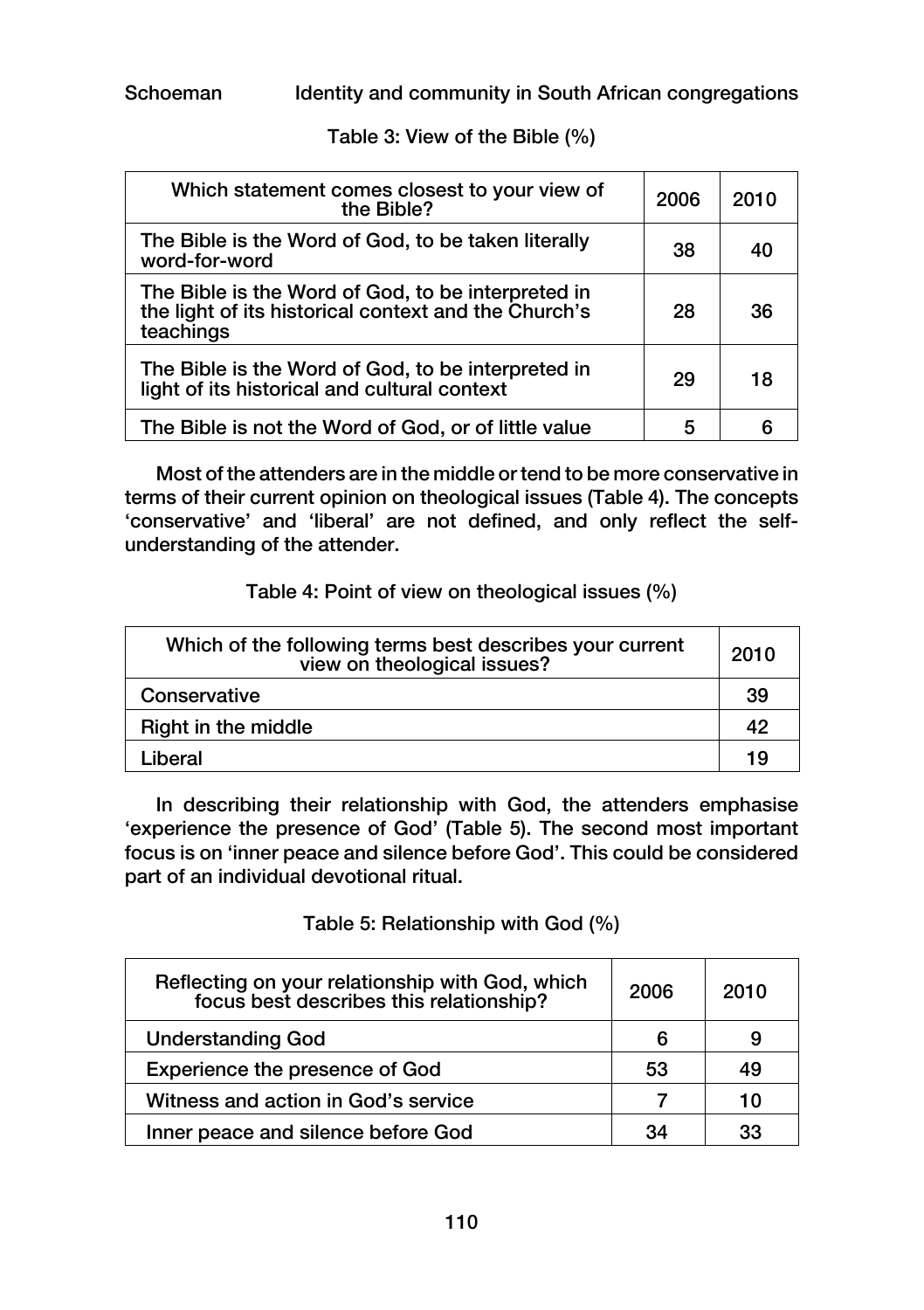The Bible plays an important role in the belief system of attenders who read it on a weekly basis, and understand it literally, probably from a more conservative perspective. The changes from 2006 to 2010 indicate a more private expression of the attenders' religious life. Belief is about a regular engagement with the Bible where the experience of God and inner peace and silence play a distinctive role. On the other hand, the role of the congregation in the growth of the faith of attenders cannot be disregarded. This is an indication not only of a vertical expression of faith, but also of the social dimension of faith.

### 6. HOW DO THE ATTENDERS BELONG TO THE CONGREGATION?

There is a social aspect to religion that finds expression for attenders in their relationship with the community of believers or the congregation. Belonging to the congregation is described in terms of the following aspects:

- Frequency of attendance of worship services.
- Involvement in the congregation's group activities
- Spiritual needs of the attenders are met in the congregation.
- Involvement in the decision-making process of the congregation.
- The strength of the bond between congregation and attender.

These variables give an indication of the relationship between attender and congregation and do not claim to be an exclusive list of all the variables in this regard.

In comparing the attendance patterns between 2006 and 2010, there is an increase in the attendance of monthly worship services and a slight decrease in the weekly attendance (Table 6). Over 95% of the attenders attend a worship service on a monthly basis or more.

| How often do you go to worship services at<br>this congregation? | 2006 | 2010 |
|------------------------------------------------------------------|------|------|
| Less than once a month                                           |      |      |
| Once to three times a month                                      | 26   | 31   |
| Usually every week or more                                       | 69   | 65   |

|  |  | Table 6: Worship attendance (%) |  |
|--|--|---------------------------------|--|
|--|--|---------------------------------|--|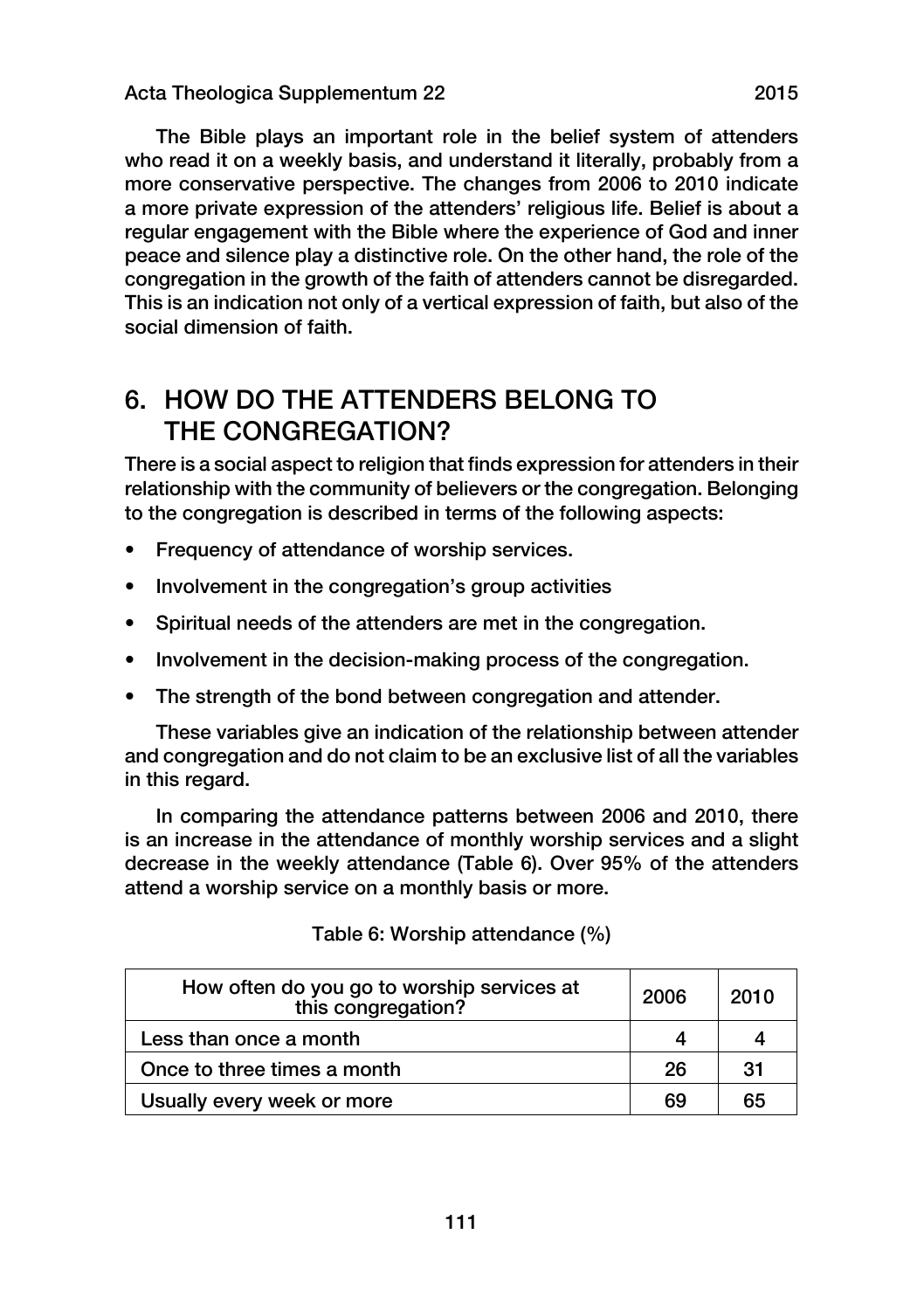Small group activities play an important role in the participation of members in the congregation (Table 7); over half of the members are, to some extent, involved in small group activities. This involvement remained approximately the same from 2006 to 2010.

| Are you regularly involved in any group<br>activities here?<br>(Mark all that apply) | 2006 | 2010 |
|--------------------------------------------------------------------------------------|------|------|
| Yes, in Sunday school                                                                | 11   | 13   |
| Yes, in prayer, discussion, or Bible study groups                                    | 31   | 29   |
| Yes, in fellowships, clubs, or other social groups                                   | 23   | 24   |
| No, we have no group activities                                                      | 5    |      |
| No, I am not regularly involved in group activities                                  | 42   |      |

Table 7: Group activities (%)

Over 80% of the attenders agree or strongly agree that the congregation meets their spiritual needs (Table 8). There is a slight increase from 2006. The role played by the congregation cannot be ignored, but the attender's personal and spiritual needs are paramount.

#### Table 8: Spiritual needs (%)

| Do you agree or disagree: "My spiritual needs<br>are being met in this congregation or parish"? | 2006 | 2010 |
|-------------------------------------------------------------------------------------------------|------|------|
| <b>Strongly agree</b>                                                                           | 33   | 33   |
| Agree                                                                                           |      | 49   |
| Neutral or unsure                                                                               | 11   | 11   |
| <b>Disagree</b>                                                                                 | 8    |      |
| <b>Strongly disagree</b>                                                                        |      |      |

Over half of the worshippers do not get involved in the decision-making process of the congregation, but are also satisfied therewith (Table 9). Given the opportunity (75%), they only get occasionally (25%) involved in the decision-making process of the congregation. A critical question could be: Does this imply that it is not important to be involved in the processes or that there is no trust in the leadership of the congregation? Only 6% are not given the opportunity and are not satisfied therewith.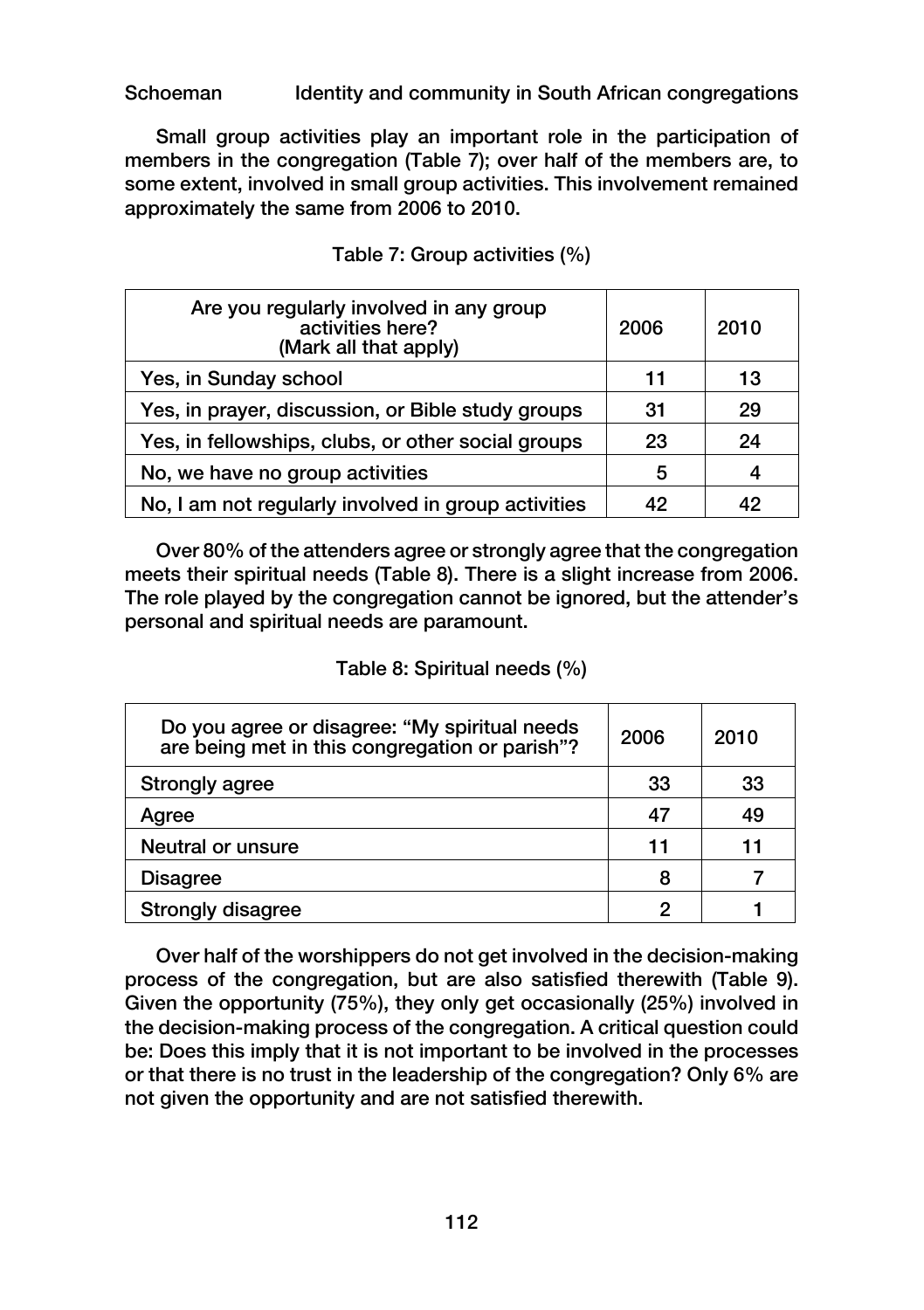| Which one statement best describes your<br>involvement in the making of important decisions in<br>this congregation? | 2006 | 2010 |
|----------------------------------------------------------------------------------------------------------------------|------|------|
| I have been given the opportunity and often<br>participate in decision-making                                        | 19   | 20   |
| I have been given the opportunity and occasionally<br>get involved in decision-making                                | 28   | 25   |
| I have been given the opportunity, but do not<br>usually get involved in decision-making                             | 28   | 32   |
| I have not been given an opportunity to be involved<br>and this is fine with me                                      | 16   | 18   |
| I have been given an opportunity to be involved and<br>I am not happy about this                                     | 9    | Б    |

#### Table 9: Involvement in decisions (%)

The majority of the worshippers (80%) report a strong bond with the congregation, and 43% report that this sense of belonging is also growing (Table 10). The growing sense of belonging is better in 2010 than in 2006.

#### Table 10: Sense of belonging (%)

| Do you have a strong sense of belonging to this<br>congregation? | 2006 | 2010 |
|------------------------------------------------------------------|------|------|
| Yes, a strong sense of belonging that is growing                 | 40   | 43   |
| Yes, a strong sense - about the same as last year                | 30   | 29   |
| Yes, but perhaps not as strong as in the past                    | 11   | 11   |
| No, but I am new here                                            | 5    | 4    |
| No, and I wish I did by now                                      | 6    | 5    |
| No, but I am happy as I am                                       | 5    | 6    |
| Not applicable                                                   | 2    | 2    |

What conclusions can be drawn on the relationship between attender and congregation? Between 2006 and 2010, the extent of the relationship between attender and congregation remained, to some extent, the same. There is a strong bond between attender and congregation, as the congregation plays an important role in the religious life of attenders. The key to understanding this relationship may be in the role that the congregation plays to meet the personal spiritual needs of the attender. If this is considered in conjunction with their private devotional life, it may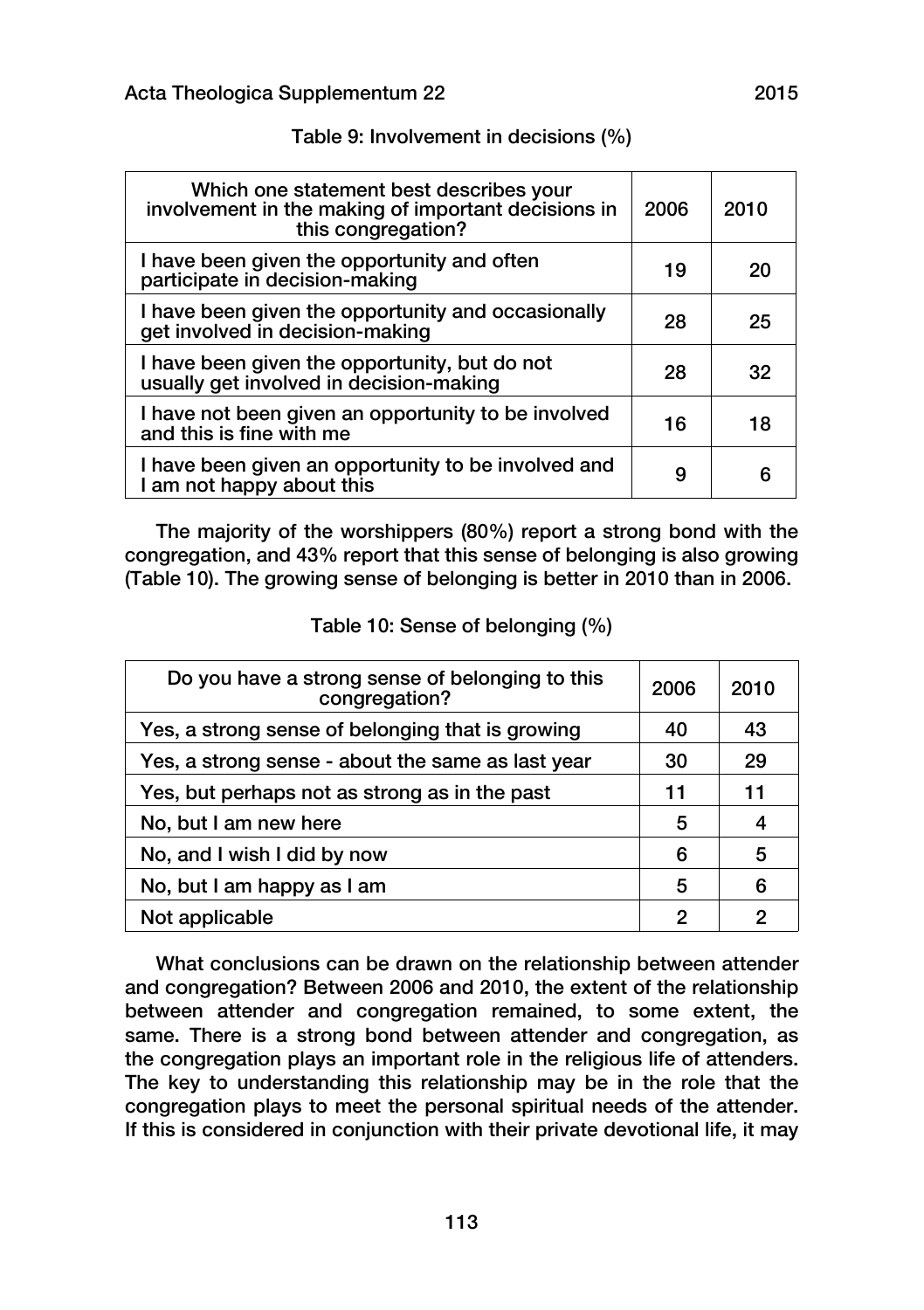point to a more personal and private expression of religion. The involvement of attenders in the decision-making processes of congregations indicates a preference for a more passive rather than active involvement. Are attenders involved in the community, or does this trend point towards a private expression of the individual religion and the congregation's role therein?

### 7. ATTENDERS' ENGAGEMENT WITH THE COMMUNITY

In light of the previous section, it is thus necessary to enquire about the engagement of attenders in the local community. This can be described in terms of the following aspects:

- Activities of the congregation in order to reach out to the wider community.
- Involvement of attenders in community service or advocacy groups.
- Different activities in which attenders may be involved.
- The value placed by the attenders on outreach activities.

These aspects are only a selection to give an indication of the community engagement of attenders; it is not a comprehensive list.

Are attenders involved in activities of the congregation in the wider community? In 2010, they were more regularly involved in service/social justice/advocacy than evangelism or outreach activities if compared to the data for 2006 (Table 11). On the other hand, approximately two-thirds of the attenders are not regularly involved in these types of activities.

| Do you regularly take part in any activities of<br>this congregation that reach out to the wider<br>community? | 2006 | 2010 |
|----------------------------------------------------------------------------------------------------------------|------|------|
| Yes, in evangelism or outreach activities                                                                      |      | 10   |
| Yes, in community service, social justice, or<br>advocacy activities of this congregation                      | 22   | 25   |
| No, we do not have such activities                                                                             |      |      |
| No, I am not regularly involved                                                                                | 65   | 62   |

| Table 11: Outreach activities to the community (%) |
|----------------------------------------------------|
|----------------------------------------------------|

It may be that attenders are engaging with the community outside the normal activities of the congregation. Seventy-two per cent are not involved in such activities (Table 12). In 2010, more were involved in social service or charity groups than in advocacy, justice and lobbying groups. There is less involvement in more activist activities.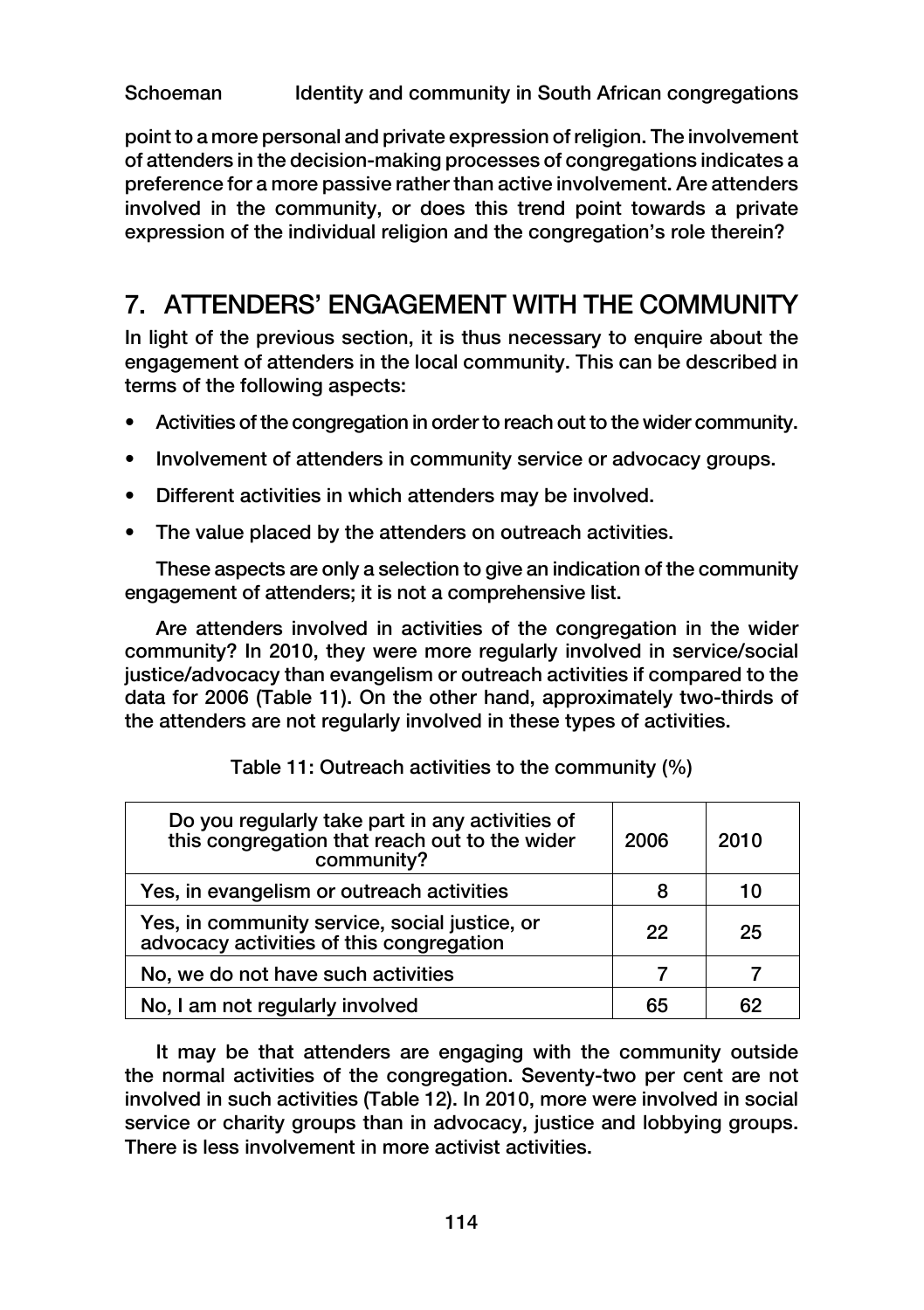| Are you involved in any community service, social<br>service, or advocacy groups not connected to<br>this congregation? | 2006 | 2010 |
|-------------------------------------------------------------------------------------------------------------------------|------|------|
| Yes, social service or charity groups<br>30                                                                             |      | 24   |
| Yes, advocacy, justice, or lobbying groups                                                                              |      | 4    |
| N٥                                                                                                                      | 70   | 79   |

Table 12: Community service not connected to the congregation (%)

Where are the attenders involved in the community or what are they doing in the community? The five most reported outreach activities are, in order of preference, (Table 13):

- 1. Voted in the recent election.
- 2. Donated or prepared food for someone outside their family or congregation.
- 3. Donated money to a charitable organisation other than this congregation.
- 4. Loaned money to someone outside their family.
- 5. Cared for a very ill person outside their family.

| Table 13: Community involvement (%) |  |
|-------------------------------------|--|
|-------------------------------------|--|

| Have you done any of the following in the past<br>12 months?                | 2006 | 2010 |
|-----------------------------------------------------------------------------|------|------|
| Loaned money to someone outside your family                                 | 38   | 41   |
| Cared for a very ill person outside your family                             | 28   | 31   |
| Helped someone outside your family find a job                               |      | 19   |
| Donated or prepared food for someone outside your<br>family or congregation | 56   | 55   |
| Voted in the recent (2009) election                                         | 63   | 73   |
| Donated money to a charitable organization other<br>than this congregation  | 52   | 52   |
| Worked with others to try and solve a community<br>problem                  | 17   | 17   |
| Contacted an elected official about a public issue                          |      | 6    |
| Contributed money to a political party or candidate                         |      | 3    |
| Spoken at a decision-making meeting of this<br>congregation                 |      | 5    |
| Went on a mission or service trip                                           |      | 13   |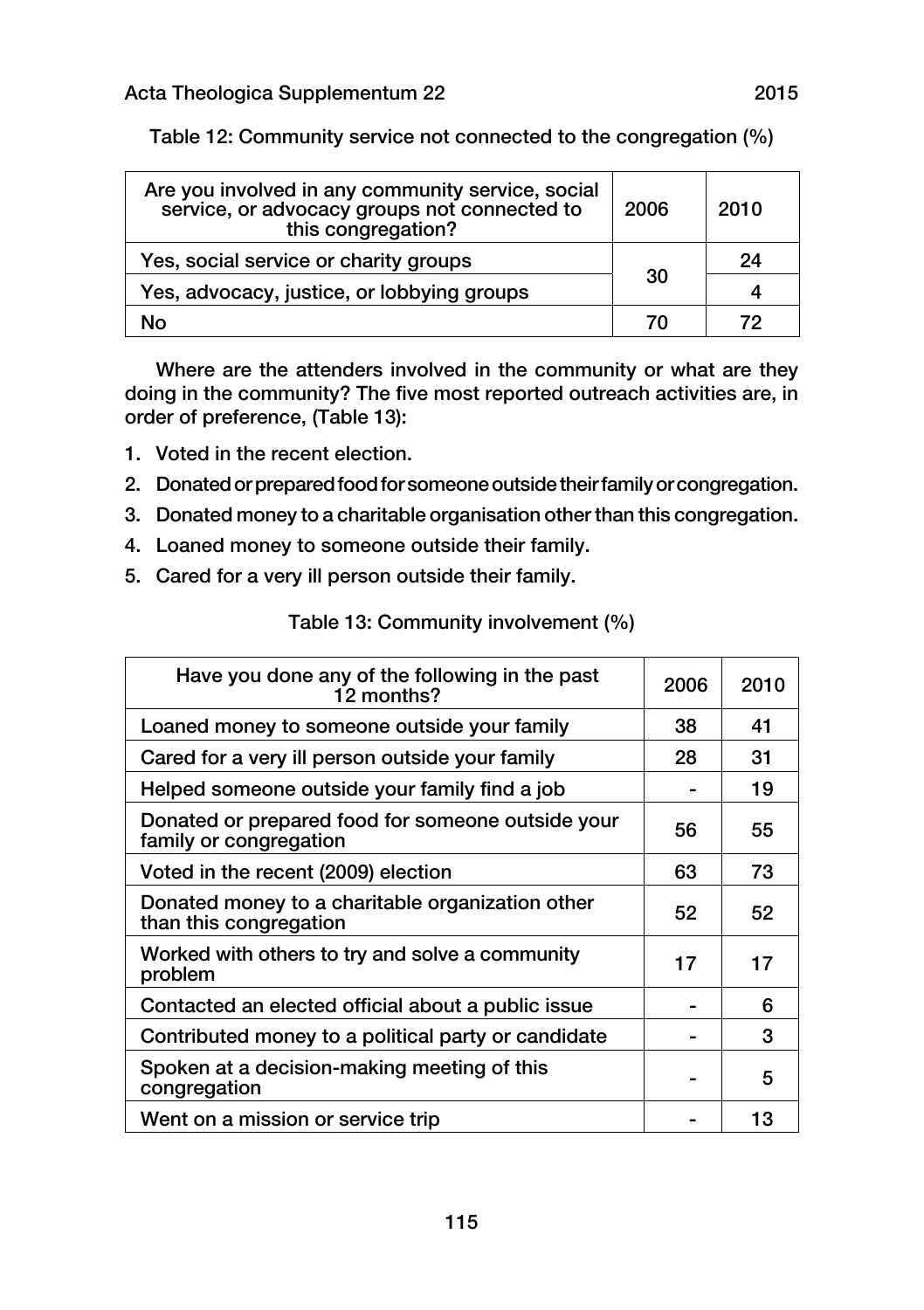There is a tendency to value more the involvement of the congregation in the community. This increased from 41% in 2006 to 56% in 2010 (Table 14). Attenders value the congregation's emphasis on care and social justice more than reaching out to those who do not attend church.

| Which of the following aspects of this<br>congregation do you personally most value? | 2006 | 2010 |
|--------------------------------------------------------------------------------------|------|------|
| Wider community care or social justice<br>emphasis                                   | 28   | 40   |
| Reaching those who do not attend church                                              | 13   | 16   |

Table 14: Activities of congregations (%)

A few concluding remarks can be made regarding the attenders' community engagement. The most important observation is that two thirds of them are not involved in the community. Those involved consider the following to be the most important activities: to vote in an election; to donate something, or to lend money. Attenders value what congregations do in terms of community involvement, but personal involvement is not a high priority for attenders.

### 8. COMPARING THE THREE STRENGTHS

The three strengths (growing spiritually, participating in the congregation, and focusing on the community) help one understand and evaluate the attenders' belief, belonging and engagement.

### 8.1 Strength: Growing spiritually (Table 15)

There is a slight increase, for most of the aspects, from 2006 to 2010. This trend emphasises the growing importance of private devotional activities for attenders. For both 2006 and 2010, the strength scores for growing spirituality are slightly better for the DRC than for the PC (USA). A growing spirituality is important for the membership of the DRC.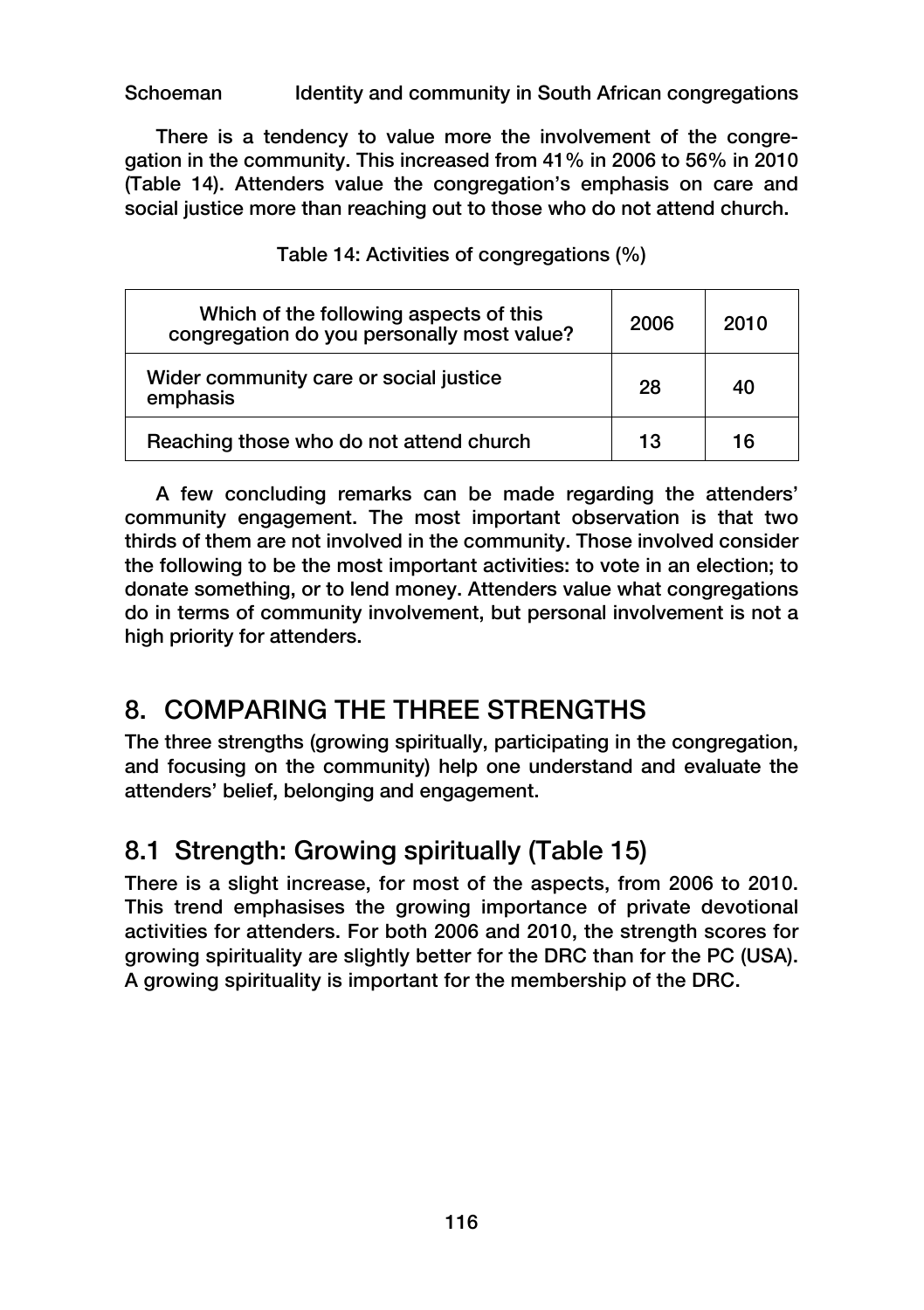|   |                                                                                                                                          | <b>DRC</b><br>2006 | <b>DRC</b><br>2010 | PC.<br>(USA)<br>2011 |
|---|------------------------------------------------------------------------------------------------------------------------------------------|--------------------|--------------------|----------------------|
| a | Worshippers who are<br>growing in their faith through<br>participation in activities of their<br>congregation                            | 38                 | 40                 | 38                   |
| h | Worshippers who spend time<br>at least a few times a week in<br>private devotional activities                                            | 90                 | 91                 | 69                   |
| C | Worshippers who feel their<br>spiritual needs are being met in<br>their congregation                                                     | 79                 | 81                 | 86                   |
| d | Worshippers who report Bible<br>study and prayer groups as<br>one of the three most valued<br>aspects of their congregation              | 15                 | 13                 | 20                   |
| e | Worshippers who report<br>the prayer ministry of the<br>congregation as one of the<br>three most valued aspects of<br>their congregation | 7                  | 11                 | 12                   |
|   | Strengths score: Growing spiritually                                                                                                     | 46                 | 47                 | 45                   |

Table 15: Growing spiritually

### 8.2 Strength: Participating in the congregation (Table 16)

There was an increase in the attenders' participation in the congregation from 53 to 65 in the involvement of small groups from 2006 to 2010. Therewas also an increased leadership role for the attenders. The scores for the fastest growing congregations in the PC (USA) are, in most instances, better than those of the DRC. Participation in the congregation (belonging) is not a strength, to the same extent, for the DRC as is growing spiritually.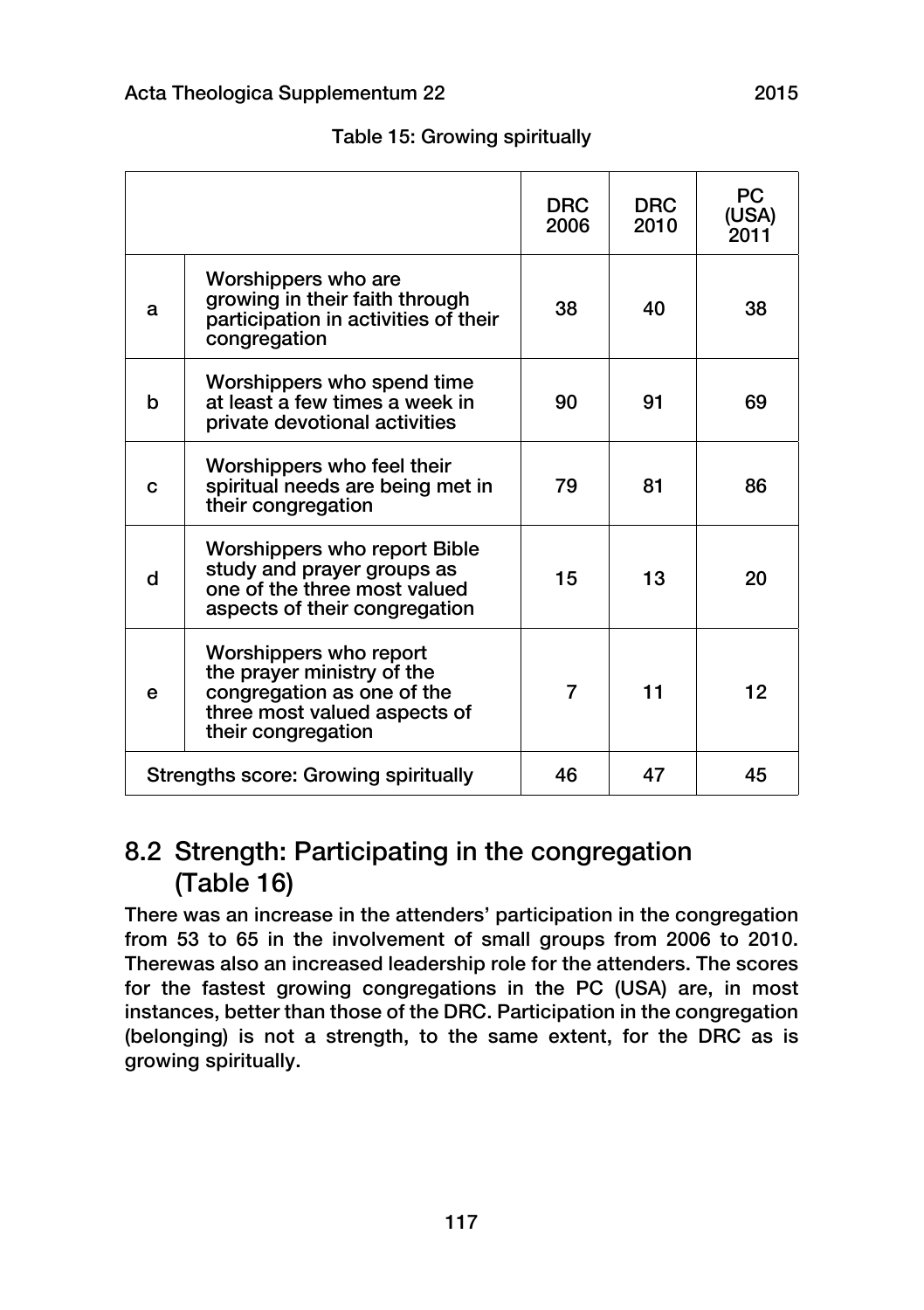|   |                                                                                                                                                          | <b>DRC</b><br>2006 | <b>DRC</b><br>2010 | PC.<br>(USA)<br>2011 |
|---|----------------------------------------------------------------------------------------------------------------------------------------------------------|--------------------|--------------------|----------------------|
| a | Worshippers who attend worship<br>services usually every week or<br>more than once a week                                                                | 69                 | 65                 | 78                   |
| b | Worshippers who are involved<br>in one or more small groups (for<br>example, Sunday school, prayer<br>or Bible study, discussion groups,<br>fellowships) | 53                 | 65                 | 68                   |
| C | Worshippers who have one or<br>more leadership roles in the<br>congregation (for example,<br>board member, teacher, leading<br>worship)                  | 42                 | 69                 | 59                   |
| d | Worshippers who often<br>participate in important decision-<br>making in the congregation                                                                | 19                 | 20                 | 23                   |
| е | Worshippers who regularly give<br>5% or more of their net income<br>to the congregation                                                                  | 48                 | 49                 | 54                   |
|   | Strengths score: Participating in the<br>congregation                                                                                                    | 46                 | 54                 | 57                   |

### Table 16: Participating in the congregation

## 8.3 Strength: Focusing on the community (Table 17)

In the DRC community, care as congregational emphasis and voting in the past election improved from 2006 to 2010. When comparing the DRC with the PC (USA), the former is doing better in 'community care as congregational emphasis'. The PC (USA) is more engaged in all the other aspects of focusing on the community. In the context of this study, there is a difference of 10 points between the 'focus on the community' score of the DRC and the PC (USA). This could indicate that the focus on the community is not as important for the DRC as it is for the PC (USA).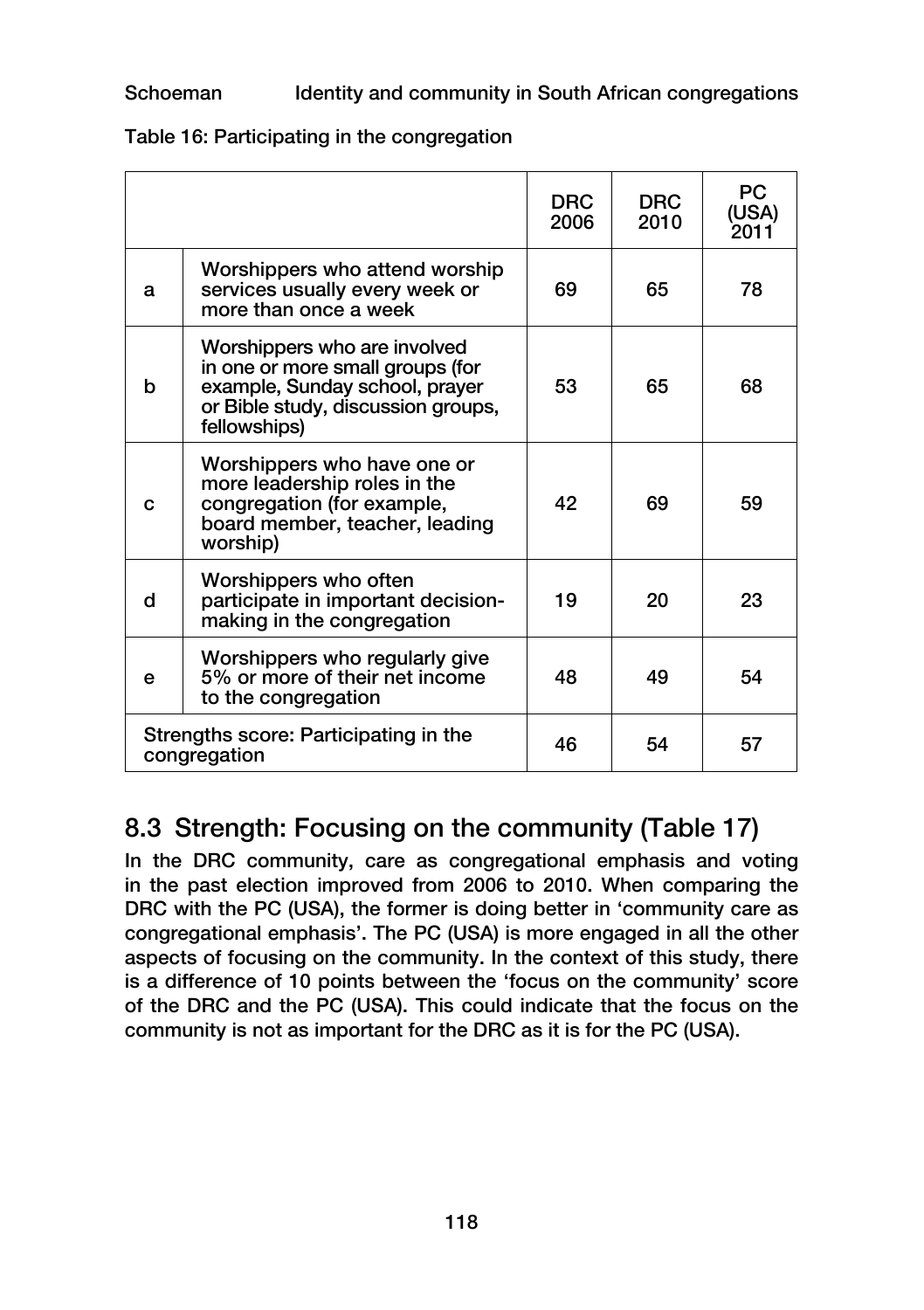|   |                                                                                                                                                  | <b>DRC</b><br>2006 | <b>DRC</b><br>2010 | <b>PC</b><br>(USA)<br>2011 |
|---|--------------------------------------------------------------------------------------------------------------------------------------------------|--------------------|--------------------|----------------------------|
| a | Worshippers who are involved in<br>social service or advocacy groups<br>through their congregation                                               | 22                 | 25                 | 36                         |
| b | Worshippers who are involved in<br>social service or advocacy groups<br>in their community                                                       | 29                 | 24                 | 46                         |
| C | Worshippers who contribute to<br>charitable community organizations                                                                              | 50                 | 52                 | 78                         |
| d | Worshippers who report wider<br>community care or social justice<br>emphasis as one of the three<br>most valued aspects of their<br>congregation | 27                 | 40                 | 23                         |
| e | Worshippers who report openness<br>to social diversity as one of three<br>most valued aspects of their<br>congregation                           | 3                  | 4                  | 13                         |
| f | Worked with others to try and solve<br>a community problem                                                                                       | 16                 | 17                 | 25                         |
| g | Worshippers who voted in the<br>recent (2009) election                                                                                           | 60                 | 73                 | 82                         |
|   | Strengths score: Focusing on the<br>community                                                                                                    | 30                 | 34                 | 44                         |

#### Table 17: Focusing on the community

### 9. CONCLUSIONS

The two CLSs suggest that attenders prefer to privately express their religion, in which the Bible plays an important role. An emphasis on a growing spirituality is, therefore, part of the attenders' individual and private religious identity. They have a strong bond with the congregation, but the preferred role of the congregation is to provide in their spiritual needs. Participating in the congregation is not as important as a growing spirituality. The engagement with the community is not so important for the attenders. In fact, the majority of them are not involved in the community. They value what the congregation does in the community, but they do not pay a great deal of attention to personal involvement. Some studies found that members of mainline churches are more likely to volunteer for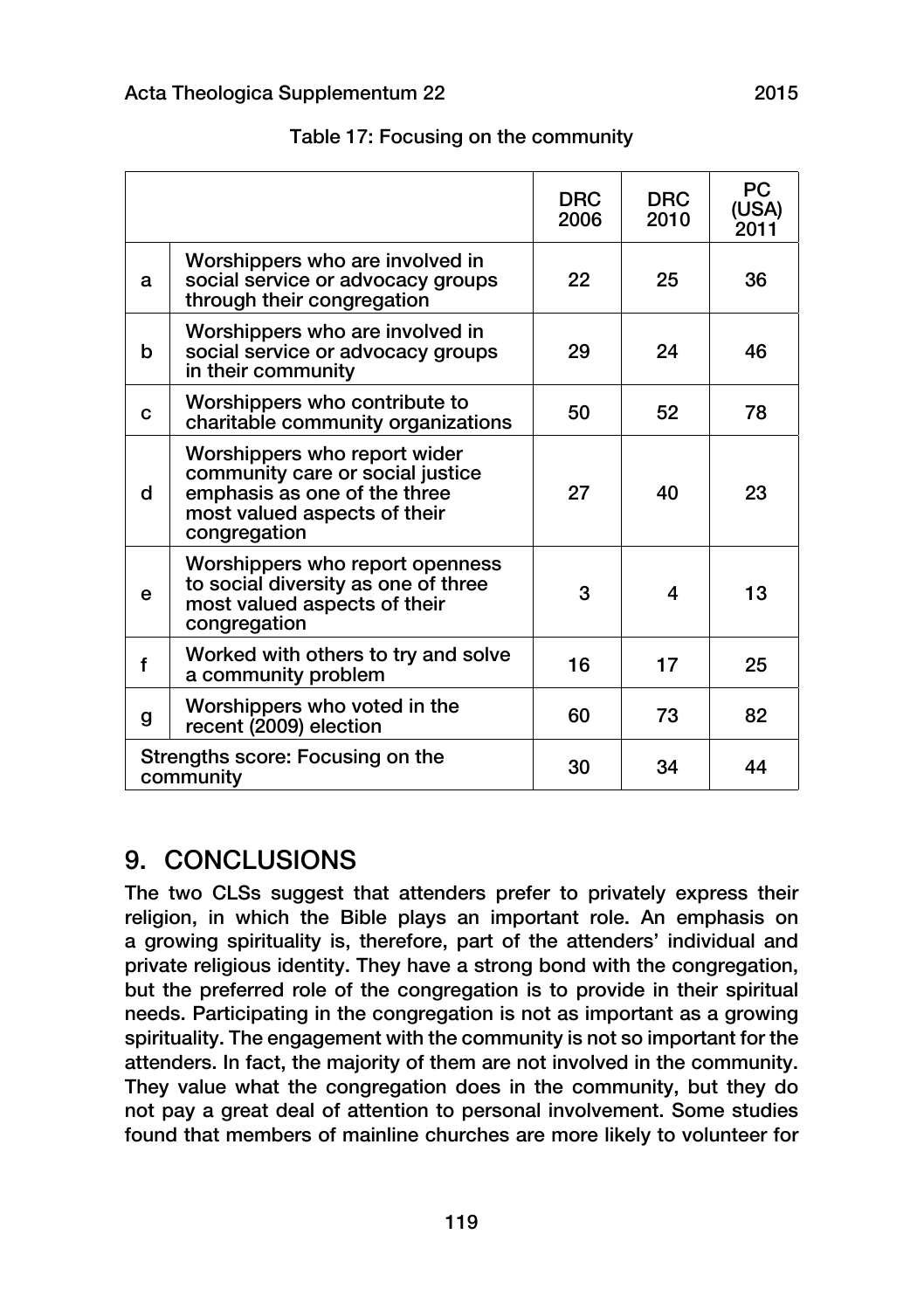social change organizations and are more associated with social activism (Guo *et al.* 2013:38, 51). This does not seem to be the case for members of the DRC, because independence and autonomy are important aspects of their religious identity:

The more that a moral community is based on ideals of interdependence rather than autonomy, we predict, the more that involvement in such communities will lead to a willingness to part with one's own time and money (Graham & Haidt 2010:146).

A predominantly private expression of religion does not hold well for the attenders' involvement in the community. What would the impact of this be on the congregational identity?

Congregational identity is shaped by the attraction and relationship between its members. They have certain shared preferences. "When its context changes, a congregation with an identity based on affinity may be unable to function effectively in those changed environmental conditions." (Nauta 2007:46). Changes in context and leadership lead to changes in congregational identity, belief, belonging and engagement, which, in turn, lead to changes in the identity of the membership and the congregation. This could be viewed as a strength, not a weakness:

Wherever affinity is expressly understood as the basis of the congregation's own identity, it is easier to openly reflect on what faith means to those who consider themselves part of that congregation (Nauta 2007:51).

The challenge for DRC congregations, in the context of this research, is to use the bonding or affinity within a congregation to move towards greater community involvement.

The ideal may be to have an integrated or uniform identity. However, this is unlikely in an environment where contextualization and inculturation of the gospel is taking place. In this respect, Brouwer uses the concept "hybrid identity" to explain that "identity needs to be negotiated and constructed out of the different parts and those fragments of culture that are still available" (Brouwer 2008:59). Religious identity is, therefore, always under construction and in the process of formation. The concept of *koinonia* challenges the congregation to develop an inclusive identity that includes and benefits the social and cultural environment (Brouwer 2008:60). A missional preference and inclusive understanding of *koinonia* could help congregations develop a new identity. However, is this possible?

The development of this new congregational identity should be understood in relation with the local community and its social structure.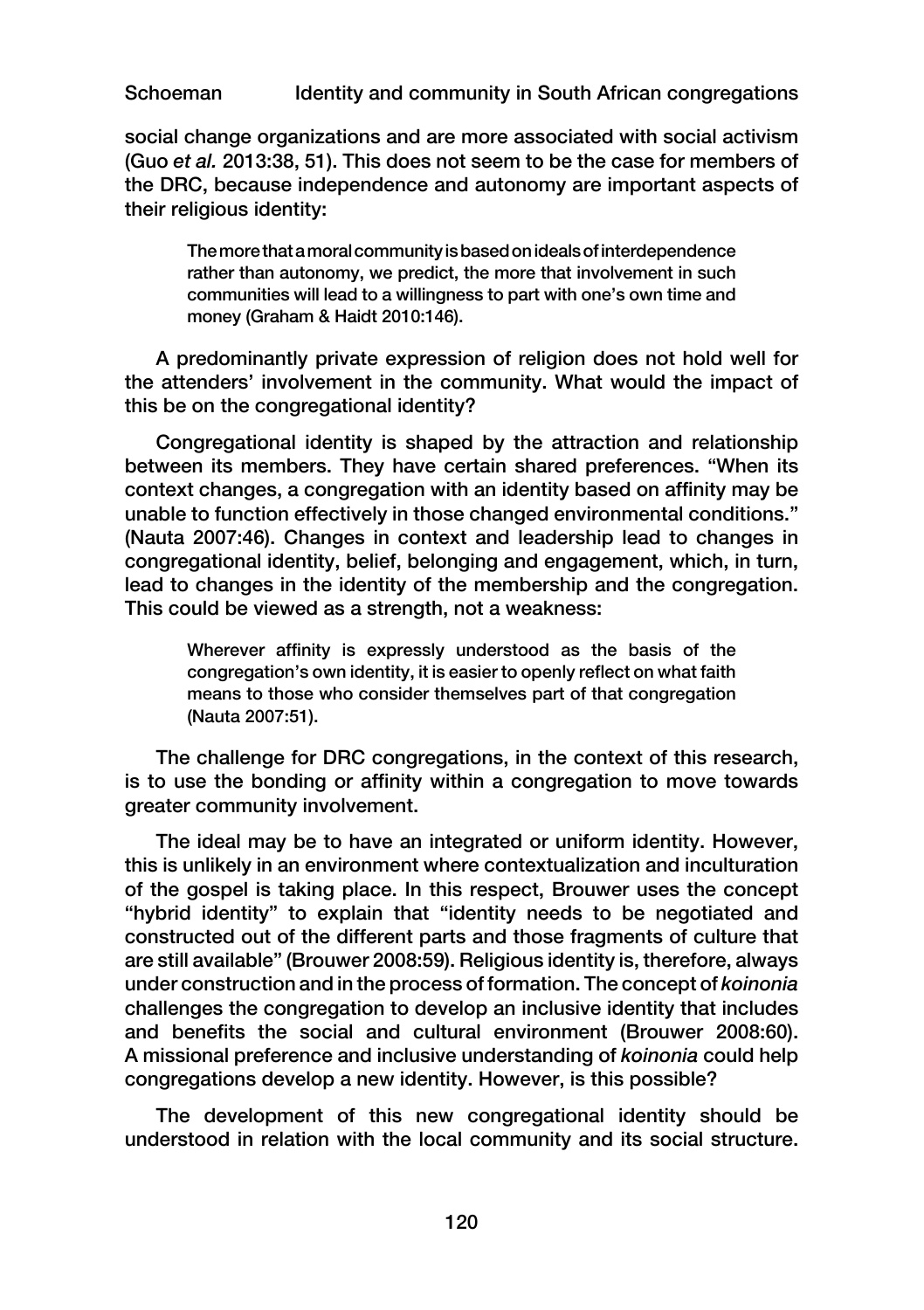Secularization may be understood in terms of declining attendances as a result of declining beliefs, but Stringer's (2013:34) research suggests that it could also be a consequence of the fracture of many urban and rural communities – and thus the end of the social network sets upon which congregational memberships are built. The South African context suggests that the local communities are, to a great extent, fractured due to the apartheid past and the formation of communities and congregations along ethnic and racial lines.

Punt (2009:268) suggests that the biggest challenge for congregations is to be contextual in the formation of a relevant congregational identity. He explains the role of the New Testament texts in this regard:

An appeal to Paul but also to other New Testament documents in favour of a Christian identity devoid of racial or ethnic strains has long been part of the socio-political claim of Christian churches regarding a universal identity reaching beyond racism and ethnicity.

This "universal identity" or a-contextual position leads to the avoidance of societal challenges such as racism and xenophobia. This is the danger of a privatized religious identity:

In the end, and given such considerations about past biblical and current racial stereotyping, it is perhaps not so difficult to understand the troubling paradox that the vast majority of South Africans actively engaging in recent (and current) racist practices and xenophobic attacks, just as readily lay claim to a Christian identity with a strong and avid biblically-based faith (Punt 2009:269).

The biggest challenge for the reformation of a religious identity for both the membership and the congregations of the DRC is to be more contextual and engaged in their social environment and culture. The two CLSs suggest a movement in the opposite direction.

### BIBLIOGRAPHY

Ammerman, N.T., Carroll, J.W., Dudley, C.S. & McKinney, W. (eds.) 1998. *Studying congregations. A new handbook*. Nashville: Abingdon Press.

#### Baker, C.A.

2012. Social identity theory and biblical interpretation. *Biblical Theology Bulletin: Journal of Bible and Culture* 42(3):129-138. [Online.] Available from: http://btb. sagepub.com/cgi/doi/10.1177/0146107912452244 [2014, 22 January].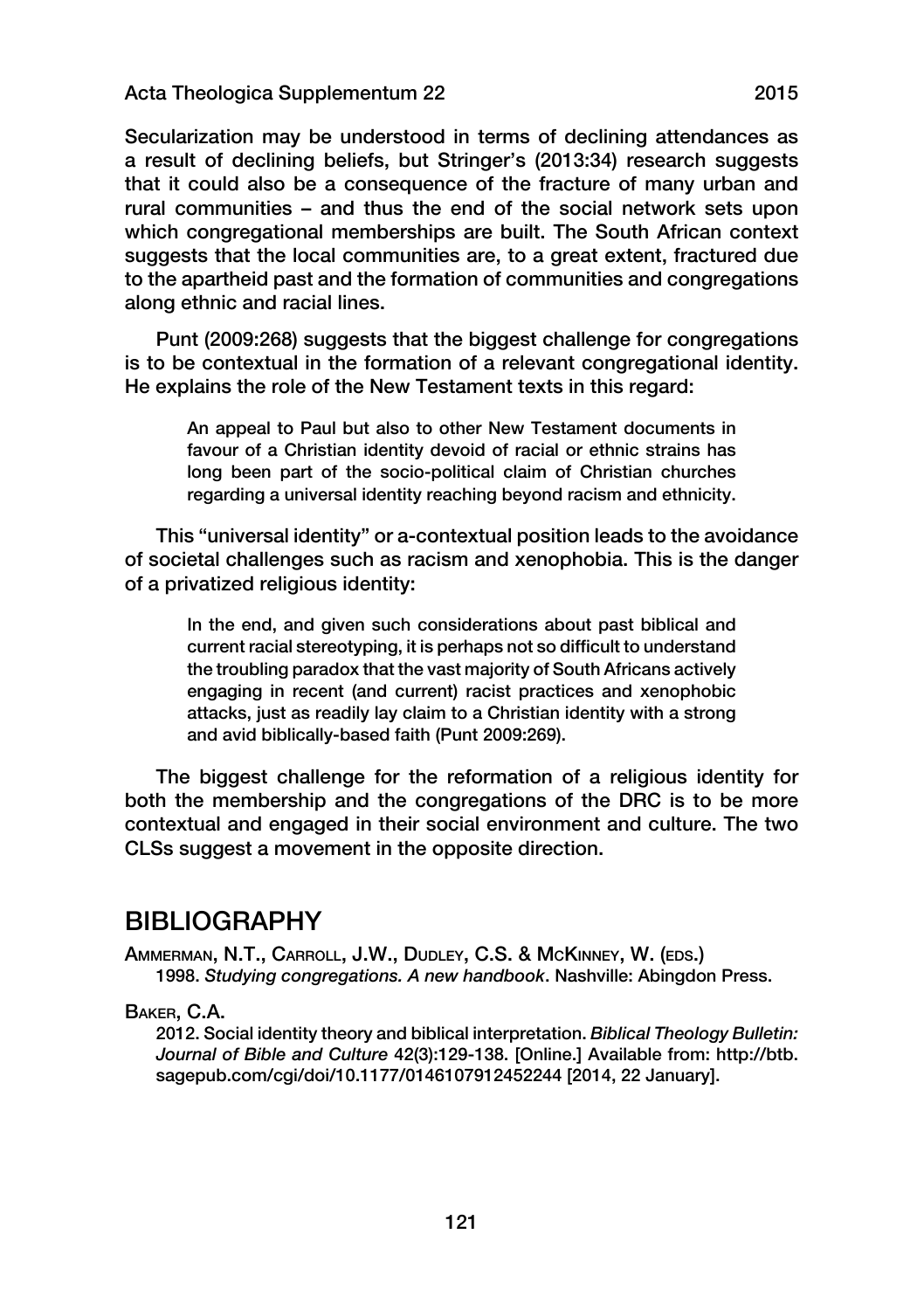#### Brouwer, R.

2008. Hybrid identity. Exploring a Dutch Protestant community. *Verbum et Ecclesia* 1(1):45-61.

#### Bruce, D. et al.

2012. *Fastest growing Presbyterian Churches*. Kentucky: Research Services Presbyterian Church (U.S.A.).

#### Castells, M.

2000a. Toward a sociology of the network society. *Contemporary Sociology* 9(5):693-700.

2000b. Globalisation, identity and the state. *Social Dynamics* 26 (December 2014):5-17.

#### GRAHAM, J. & HAIDT, J.

2010. Beyond beliefs: Religions bind individuals into moral communities. *Personality and Social Psychology Review : An official journal of the Society for Personality and Social Psychology, Inc*. 14(1):140-150. [Online.] Available from: http://www.ncbi.nlm.nih.gov/pubmed/20089848 [2014, 11 July].

#### Greil, A.L. & Davidman, L.

2007. Religion and identity. In: J.A. Beckford & N.J. Demerath (Eds.), *The SAGE handbook of the sociology of religion* (Los Angeles: Sage Publications), pp. 549-565.

#### Guo, C., Webb, N.J., Abzug, R. & Peck, L.R.

2013. Religious affiliation, religious attendance, and participation in social change organizations. *Nonprofit and Voluntary Sector Quarterly* 42(1):34-58. [Online.] Available from: http://nvs.sagepub.com/cgi/doi/10.1177/089976401 2473385 [2014, 11 July].

#### Jenkins, R.

2014. *Social identity*. 4th ed. New York: Routledge.

#### JOHNSON, T.L., RUDD, J., NEUENDORF, K. & JIAN, G.

2010. Worship styles, music and social identity : A communication study. *Journal of Communication and Religion* 33(July):144-175.

#### Joubert, S.

2013. Not by dialogue, nor by order or simplicity: The metanoetic presence of the Kingdom of God in a fluid world. *Acta Theologica* 33(1):114-134.

#### Nauta, R.

2007. People make the place: Religious leadership and the identity of the local congregation. *Pastoral Psychology* 56(1):45-52. [Online.] Available from: http:// link.springer.com/10.1007/s11089-007-0098-6 [2014, 22 January].

#### Punt, J.

2009. Post-apartheid racism in South Africa. The Bible, social identity and stereotyping. *Religion and Theology* 16 (August 2009):246-272.